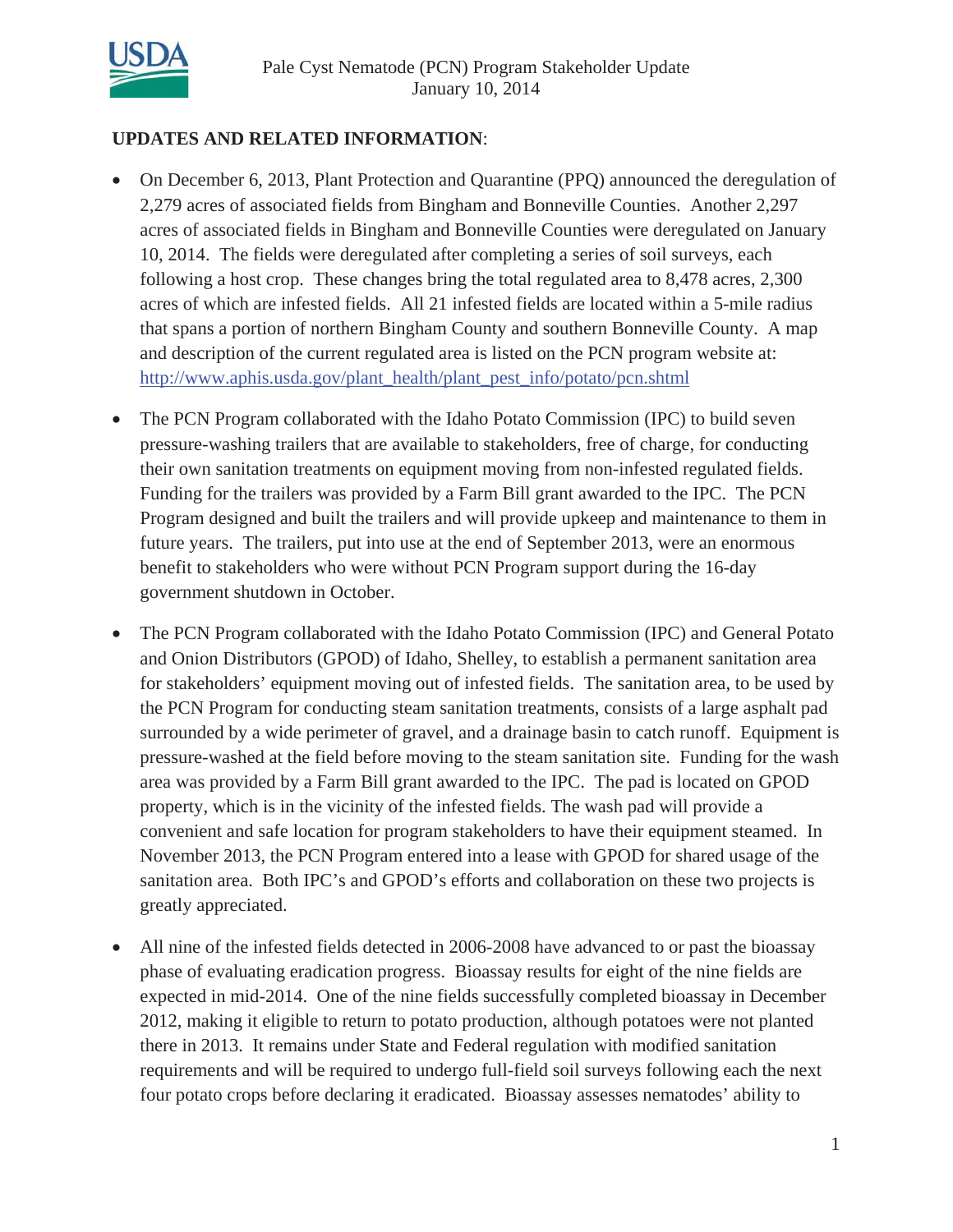hatch from a cyst, infect a host plant and reproduce. Bioassays are conducted in a greenhouse containment facility at the University of Idaho in Moscow, Idaho.

• In September 2013, the Pale Cyst Nematode Program received encouraging feedback from the Environmental Protection Agency (EPA) for resuming methyl bromide treatments of PCN-infested fields in 2014 using reduced buffer zone requirements. EPA recently reviewed a bystander risk model that used local southeast Idaho weather conditions rather than the Florida weather conditions upon which the current pesticide label buffer zone distances are based. The large Florida-based buffer zone distances would preclude future methyl bromide treatments in southeast Idaho due to the proximity of occupied structures to the infested fields. The Idaho weather-specific model demonstrated that a 25-ft buffer around treatment areas would be sufficient to ensure bystander safety. Trical, Inc., a contractor who has performed methyl bromide treatments for the PCN Program in the past, has successfully applied to the Idaho State Department of Agriculture for a Special Local Needs label (24c) allowing use of 25-ft buffers around Idaho methyl bromide treatment areas. Budget permitting, the PCN Program plans to resume methyl bromide treatments in approximately 400 acres of PCN-infested fields in April-May of 2014.

# **SAMPLING AND LABORATORY INFORMATION**:

- To date, the PCN Program has collected 442,940 soil samples in Idaho to ensure Idaho's freedom from PCN outside of the 21 known infested fields.
- More than 69,900 samples have been collected from the eradication fields in order to monitor eradication progress and to provide cysts to several institutions for PCN research.
- To date, the PCN laboratory in Idaho Falls has screened 448,755 soil samples collected in Idaho and approximately 49,880 samples from other potato-producing states. An additional 63,862 samples collected in Idaho were screened at the Idaho Food Quality Assurance Laboratory (now closed) and the University of Idaho Parma laboratory between 2006 and 2009. There have been no pale cyst nematode detections in the U.S. outside of Idaho.
- Since program inception, the PCN Program has analyzed the viability of 761 cyst samples collected from infested fields before and after fumigation treatments. The average PCN viability in fields that have been fumigated with methyl bromide 2 times has declined by more than 99% since eradication treatments began.
- Since 2009, 80,712 soil samples have been collected and screened in support of the Idaho State Department of Agriculture's (ISDA) post-regulation survey of fields deregulated by the USDA.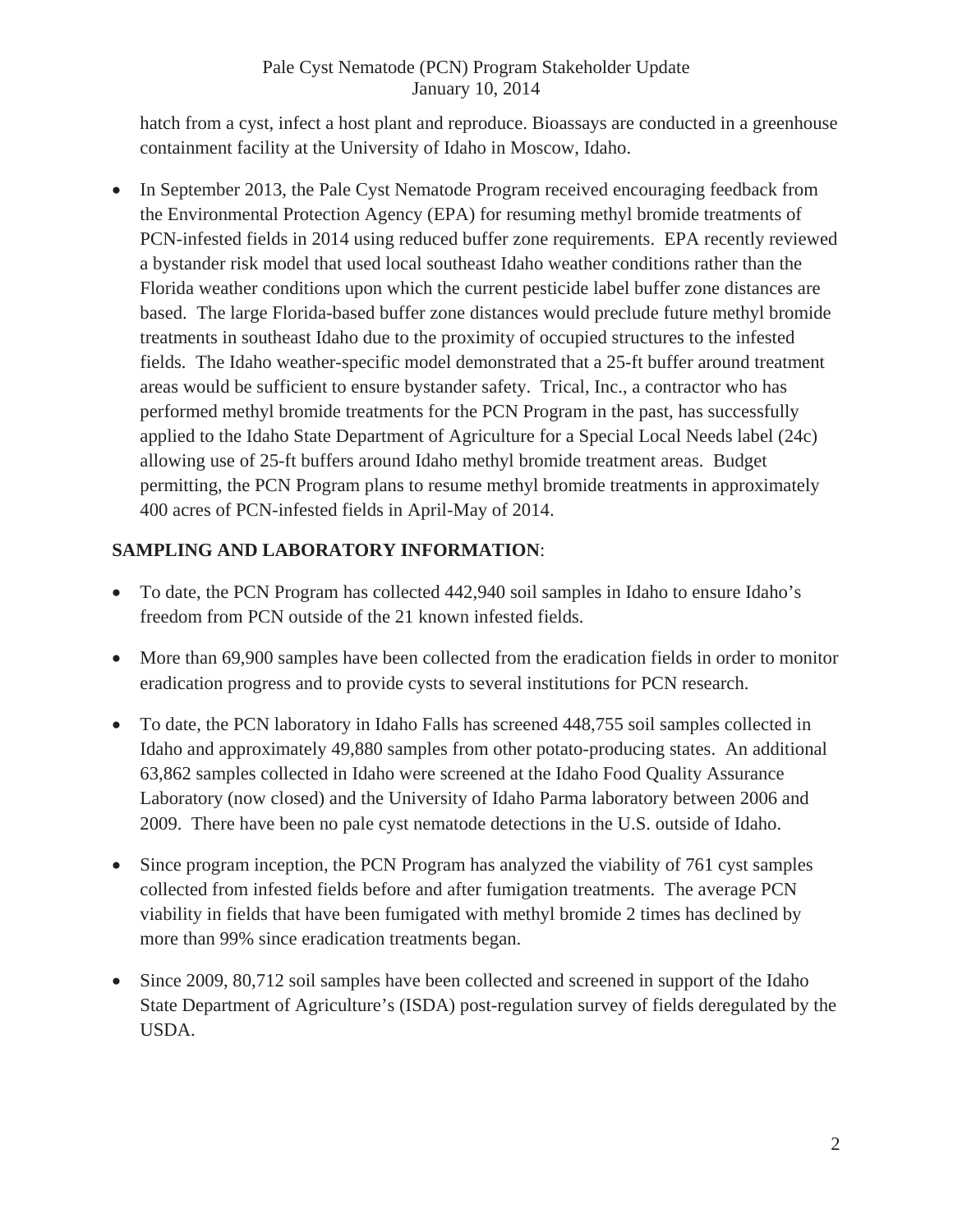# **PROGRAM CHRONOLOGY**:

#### Infested field detections and regulatory response:

On April 19, 2006, officials of USDA's Animal and Plant Health Inspection Service (APHIS) and the Idaho State Department of Agriculture (ISDA) announced the detection of pale cyst nematode (PCN), *Globodera pallida*, a major pest of potato crops. This was the first detection of the pest in the United States. The nematode cysts were detected during a routine survey of tare soil at an ISDA grader facility in eastern Idaho. Subsequent 2006 surveying to determine the possible origin and distribution of the pest in Idaho confirmed seven PCN-positive fields, all located in close proximity, within Bingham and Bonneville Counties, Idaho. In response to the detection, Canada, Mexico and Korea shut off importation of potatoes from Idaho, while Japan cut off importation of potatoes from the entire U.S.

On August 28, 2006, the positive fields and an area surrounding the fields were placed under a Federal Domestic Quarantine Order and parallel State Rule establishing restrictions on planting and interstate/intrastate movement of certain regulated articles from/within Idaho in order to prevent the spread of PCN.

A trace of seed sources for the positive fields did not yield any evidence that seed was the source of infestation. Over 90% of the 2006 Idaho certified seed potato crop was surveyed and found negative for PCN. Other sources of introduction such as imported farm equipment, nursery stock, foreign flower bulbs, and other soil bearing items were investigated without providing any leads as to the origin of the infestation. As a result of the extensive surveying, negative test results and the regulatory actions of USDA and ISDA, Canada, Mexico, and Korea reopened their markets to Idaho potatoes with some restrictions. Japan allows potatoes from the U.S. except for Idaho, provided the product is not from Idaho seed.

On November 1, 2007 a Federal Interim Rule and Idaho State Rule went into effect, providing a framework for continued protection of Idaho and U.S. potato interests. In an effort to provide the best protection possible to the potato production and marketing system, the federal interim rule defined a regulated area in Bingham, Bonneville, and Jefferson Counties based on their associations with infested fields and production of a host crop within the past 10 years. Approximately 15,300 acres were added to the regulated area in response to the publication of the Interim Rule. Approximately 5,700 acres regulated by the Federal Order in August of 2006 were released from regulated status because they had no known association with the infested fields. Additionally, corn and small grain were removed from the list of regulated articles; peas and beans were added to the list of regulated articles.

On November 28, 2007, APHIS confirmed PCN in an additional field in Bingham County, Idaho as a result of continued intensive delimitation sampling. This find represented the  $8<sup>th</sup>$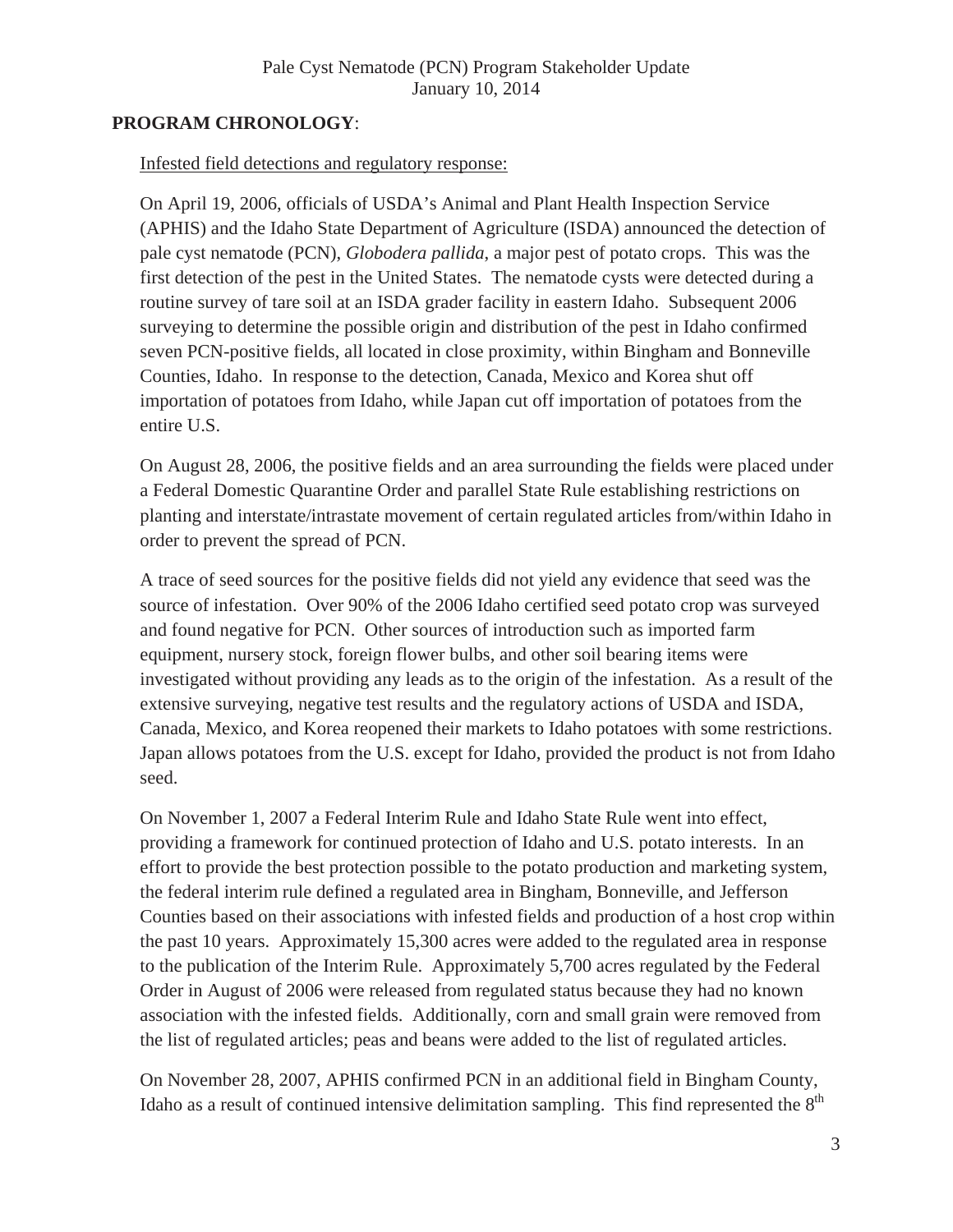PCN-infested field found in Idaho. The field had been regulated since August 28, 2006 under the Federal Order, Interim Rule, and Idaho State Rules covering PCN in Idaho. The field is adjacent to two other infested fields. In response to discovering the  $8<sup>th</sup>$  infested field, approximately 267 acres of farmland in parts of Bingham and Bonneville Counties were added to the regulated area. These fields became regulated due to having been farmed by a common operator in the same year as the  $8<sup>th</sup>$  infested field and because they had at least one potato crop in the last ten years.

On December 11, 2008, APHIS confirmed PCN in another field located in Bingham County, Idaho as a result of continued intensive delimitation sampling. This find represented the  $9<sup>th</sup>$ PCN-infested field in the regulated area in Idaho and is in close proximity to the other infested fields. The field has been regulated since August 28, 2006 under the Federal Order, Interim Rule, and Idaho State Rules covering PCN in Idaho. In response to discovering the  $9<sup>th</sup>$  infested field, approximately 4,800 acres of farmland in parts of Bingham and Bonneville Counties were added to the regulated area. These fields became regulated due to having been farmed by a common operator in the same year as the  $9<sup>th</sup>$  infested field and because they had at least one potato crop in the last ten years.

On April 29, 2009 APHIS published a Final Rule for PCN with three changes; 1) referring to the nematode of concern, *Globodera pallida*, by the common name "pale cyst nematode" rather than by the name "potato cyst nematode;" 2) allows the movement of *Phaseolus* species (beans) and *Pisum* species (peas) under the same conditions that apply to the movement of other crops to which soil is often attached; 3) requires that a protocol approved by the Administrator as sufficient to support removal of infested fields from quarantine, rather than a 3-year biosecurity protocol, be completed in order to remove an infested field from quarantine. The change specifying a protocol approved by the Administrator provides an opportunity to amend the requirements for removal of infested fields from quarantine in a more streamlined manner. PCN officials do not anticipate this change will have any negative effect on the quarantine removal program.

On March 18, 2011, APHIS confirmed PCN in an additional field located in Bonneville County. This find represented the  $10<sup>th</sup>$  PCN-infested field in Idaho. The 175-acre field is located about 1.5 miles from the nearest infested field. The detection was made in samples collected in 2010 as part of ongoing cooperative monitoring effort by APHIS and the Idaho State Department of Agriculture (ISDA). In response to the  $10<sup>th</sup>$  field detection, approximately 6,500 acres in Bingham and Bonneville County became regulated due to having been farmed by a common operator in the same year as the  $10<sup>th</sup>$  infested field and because they had at least one potato crop in the last ten years.

PPQ confirmed an 11<sup>th</sup> and 12<sup>th</sup> PCN-infested field in Bonneville County, Idaho on August  $17<sup>th</sup>$ , and September 16<sup>th</sup>, 2011, respectively. Prior to their detection, these two fields (150)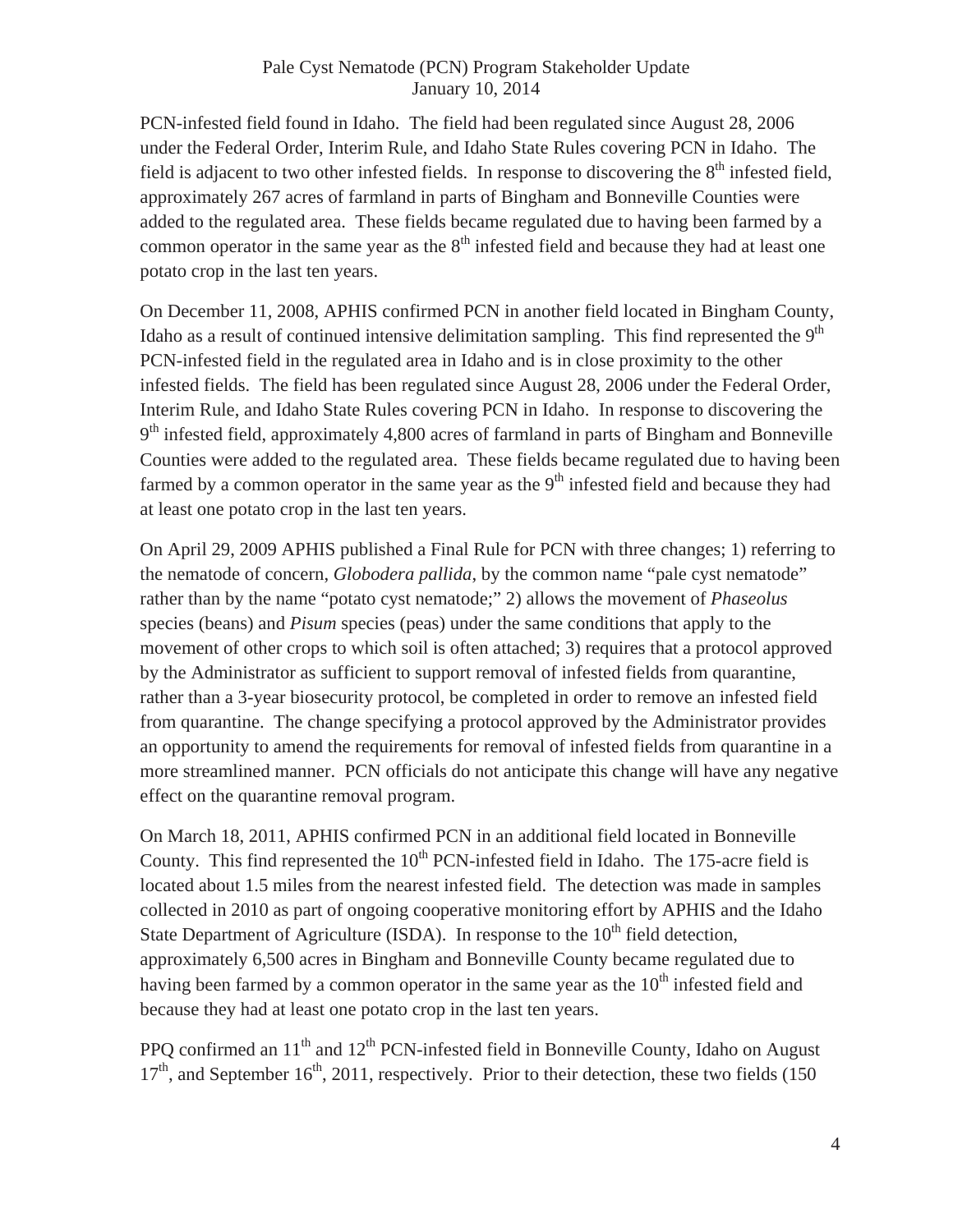and 42 acres respectively) were regulated due to their association with one or more infested field in the past.

PPQ confirmed three new PCN-infested fields (the  $13<sup>th</sup>$ ,  $14<sup>th</sup>$ , and  $15<sup>th</sup>$ ) in February 2012; two located in Bingham County (54 and 120 acres respectively) and one in Bonneville County (114 acres). These fields were previously regulated due to their association with one or more infested fields in the past. Approximately 2,829 acres were added to the regulated area in response to these detections.

PPO confirmed the  $16<sup>th</sup>$  and  $17<sup>th</sup>$  PCN-infested fields in June 2012 (22 and 130 acres respectively). Both fields are located in Bingham County and were detected as part of the ongoing cooperative monitoring efforts by ISDA and PPQ.

PPO confirmed the  $18<sup>th</sup>$  and  $19<sup>th</sup>$  PCN-infested fields in January 2013 (66 and 34 acres respectively). Both fields are located in Bingham County and were already regulated due to their association with one or more infested fields in the past.

PPQ confirmed the  $20<sup>th</sup>$  and  $21<sup>st</sup>$  PCN-infested fields in May 2013, (143 and 142 acres, respectively). Both fields area located in Bingham County in close proximity to other infested fields and were detected through routine delimiting surveys.

Successful survey, regulatory, and eradication activities since the initial detection in 2006 have facilitated some regulatory relief in Idaho while forwarding the program objectives of: preventing the spread of PCN, delimiting the current infestation of PCN, eradicating PCN, restoring lost potato markets, and maintaining existing potato markets.

# Eradication treatments:

In 2007, USDA and ISDA initiated a program to treat fields which have tested positive for PCN. The program has included pre-treatment sampling, fumigation, and post treatment sampling for up to two treatments per year. In 2007-2011, the fields were treated with methyl bromide in the spring and with Telone II in the fall (with the exception of 2009, when there was a worldwide shortage of Telone II). The ISDA contracts with land owners for activities related to eradication of PCN from infested fields including access, tillage, irrigation, and maintaining a biosecurity planting at a fixed cost per acre. Bio-fumigants (oil radish, clover, and arugula) were planted on the infested fields in 2007-2009, and small grains in 2010-2011 to add an additional measure of control and prevent soil erosion over the summer months. The plants were tilled into the fields to replenish organic matter and rejuvenate the soil. In 2011, a small grain crop was grown for harvest in the three infested fields that triggered bioassay in 2010. No crops were grown for harvest in the infested fields in 2007-2010.